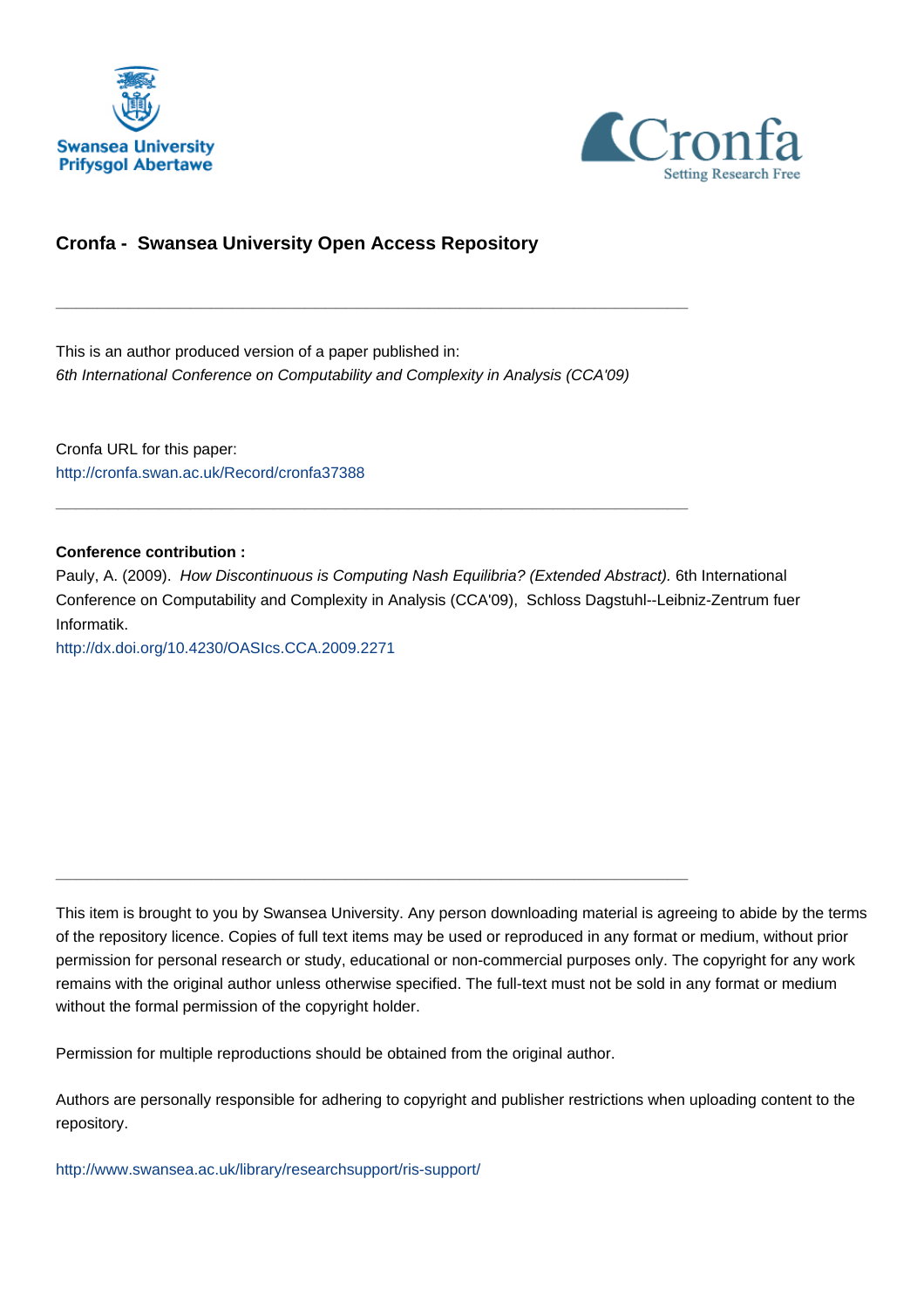# How Discontinuous is Computing Nash Equilibria? (Extended Abstract)

Arno Pauly

University of Cambridge Computer Laboratory Cambridge, UK Arno.Pauly@cl.cam.ac.uk

Abstract. We investigate the degree of discontinuity of several solution concepts from non-cooperative game theory. While the consideration of Nash equilibria forms the core of our work, also pure and correlated equilibria are dealt with. Formally, we restrict the treatment to two player games, but results and proofs extend to the  $n$ -player case. As a side result, the degree of discontinuity of solving systems of linear inequalities is settled.

Keywords. Game Theory, Computable Analysis, Nash Equilibrium, Discontinuity

### 1 Introduction

Both for applications and theoretical considerations, the algorithmic task of computing Nash equilibria from certain representations of games is of immense importance. A natural mathematical formulation of game theory uses the real numbers for payoffs and for mixed strategies, while classical models for algorithms require a restriction to countable sets. By imposing suitable restrictions and modifications to obtain countable problems, the complexity of computing a Nash equilibrium for a normal form game was proven to be PPAD-complete  $([1], [2]).$ 

Here we will use another approach: Instead of limiting the problem, we will extend the theory of computation. While the TTE-framework ([3]) is perfectly capable of formulating the task of computing Nash equilibria from normal form games, we will see that even the most trivial cases are discontinuous, and hence not computable.

To gain a deeper understanding of the problem, its degree of discontinuity will be studied. Mirroring an approach in the study of game theory using classical computational complexity, we will also examine other solution concepts such as correlated equilibria. While correlated equilibria seem to be computationally easier than Nash equilibria<sup>1</sup>, we will prove that both concepts share a degree

<sup>&</sup>lt;sup>1</sup> In [4] several decision problems regarding Nash equilibria and correlated equilibria were compared, most of them turned out to be NP-hard for Nash equilibria and to be in P for correlated equilibria.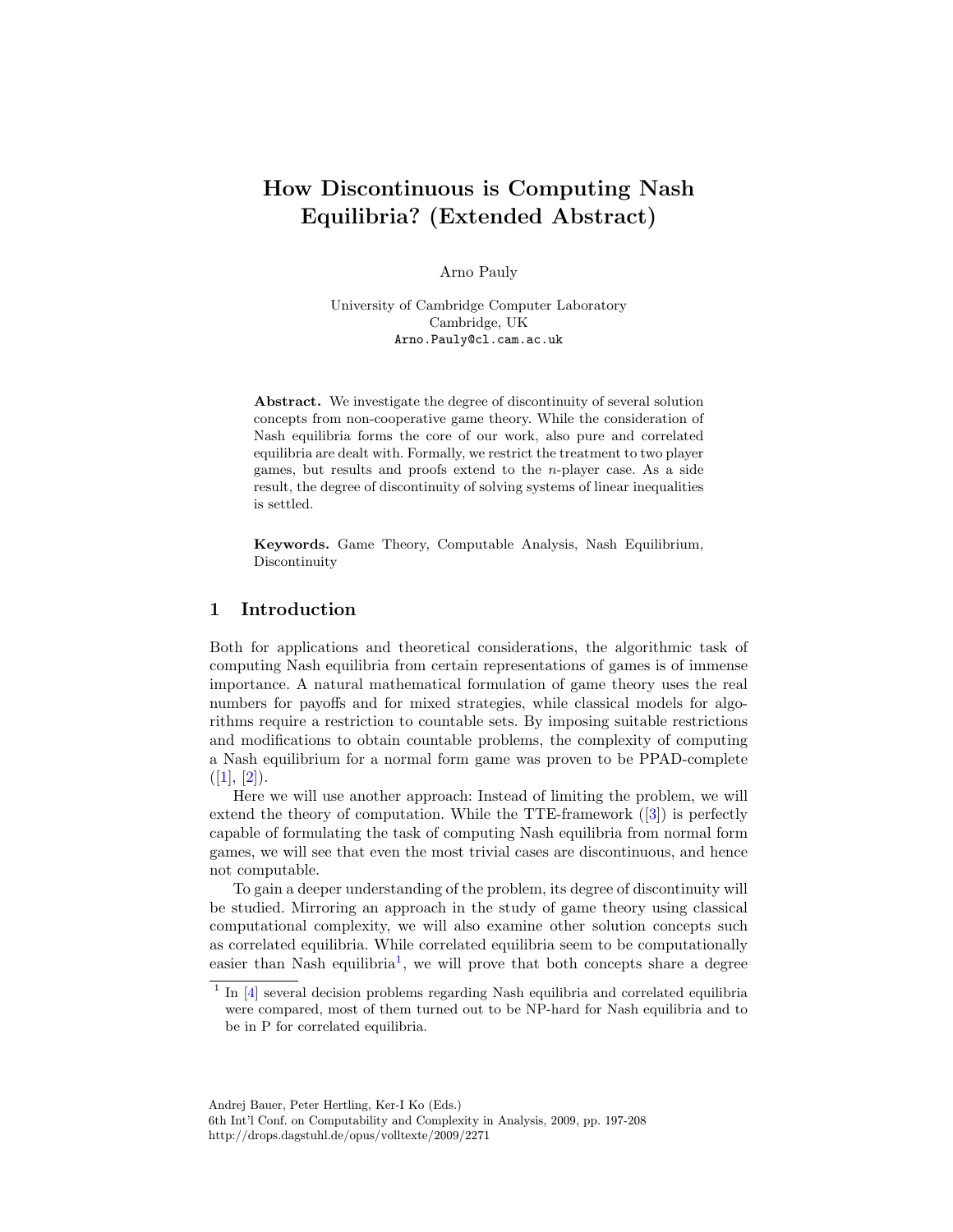of discontinuity. Limitation to pure strategies yields a strictly less discontinuous problem, the classical problem can be solved by a cubic algorithm<sup>2</sup>.

Due to space restrictions, most of the proofs are omitted here. A more comprehensive version including proofs is [10].

### 2 Preliminaries

#### 2.1 Game Theory

An  $n \times m$  bi-matrix game is simply given by two  $n \times m$  real valued matrices A and B. Two players simultaneously pick an index, row player chooses an  $i \in \{1, 2, \ldots, n\}$  and column player chooses an  $j \in \{1, 2, \ldots, m\}$ . Row player gets  $A_{ij}$  as a reward, column player gets  $B_{ij}$ . We consider several solution concepts defined as equilibria, where no player has an incentive to change her strategy unilaterally.

**Definition 1.** A pure equilibrium for a  $n \times m$  bi-matrix game  $(A, B)$  is a pair  $(i, j) \in \{1, \ldots, n\} \times \{1, \ldots, m\}$  satisfying  $A_{ij} \geq A_{kj}$  for all  $k \in \{1, \ldots, n\}$  and  $B_{ij} \geq B_{il}$  for all  $l \in \{1, \ldots, m\}.$ 

As pure equilibria do not exist for all games, a more general notion is introduced. If both players can randomize independently over their actions, one is led to the definition of an  $m$ -mixed strategy as an  $m$ -dimensional real valued vector s with non-negative coefficients and  $\sum_{n=1}^{\infty}$  $\sum_{j=1} s_j = 1$ . The set of m-mixed strategies will be denoted by  $S^m$ .

**Definition 2.** A Nash equilibrium for an  $n \times m$  bi-matrix game  $(A, B)$  is a pair  $(x, \hat{y}) \in S^n \times S^m$  satisfying  $\hat{x}^T A \hat{y} \geq x^T A \hat{y}$  for all  $x \in S^n$  and  $\hat{x}^T B \hat{y} \geq \hat{x}^T B y$ for all  $y \in S^m$ .

If  $(\hat{x}, \hat{y})$  is a Nash equilibrium, again neither of the players can improve her payoff by changing her mixed strategy unilaterally. A famous result by John Nash ([7]) established that Nash equilibria in bi-matrix games always exist. By identifying a pure strategy with the mixed strategy that puts weight 1 on it, pure equilibria can be considered a special case of Nash equilibria. An even more general solution concept can be obtained by allowing the individual player's randomization processes to be correlated ([8]).

**Definition 3.** A correlated equilibrium for a  $n \times m$  bi-matrix game is a real valued  $n \times m$  matrix C with non-negative entries and  $\sum_{n=1}^n$  $i=1$  $\sum_{i=1}^{m}$  $\sum_{j=1} C_{ij} = 1$  so that

$$
\sum_{j=1}^{m} A_{ij} C_{ij} \ge \sum_{j=1}^{m} A_{lj} C_{ij}
$$

 $2$  There are, however, several interesting hardness results for finding pure equilibria in games ([5], [6]), originating in other representations or requiring additional properties.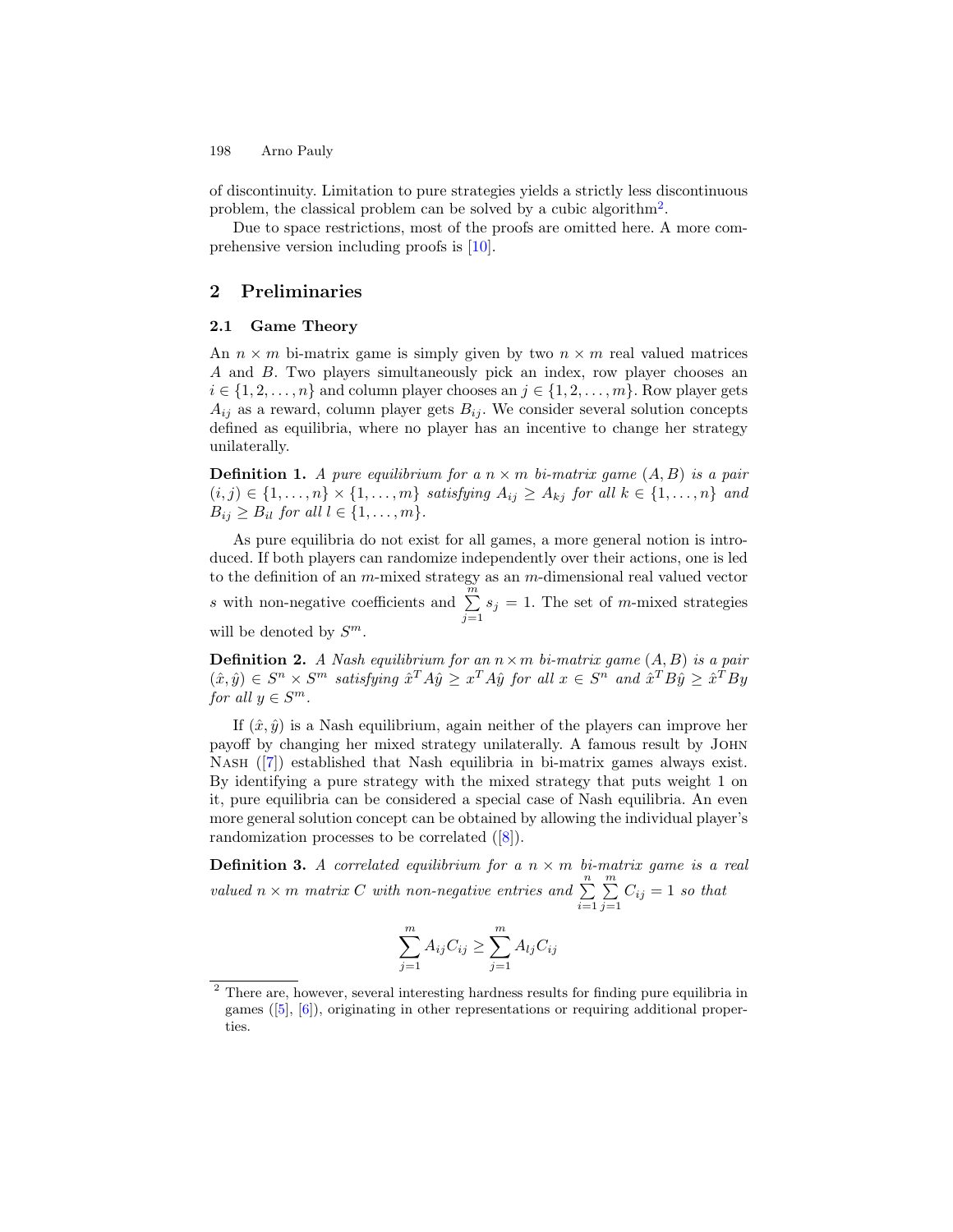holds for all  $i, l \in \{1, 2, \ldots, n\}$  and

$$
\sum_{i=1}^{n} B_{ij} C_{ij} \ge \sum_{i=1}^{n} B_{ik} C_{ij}
$$

holds for all  $j, k \in \{1, 2, \ldots, m\}$ .

Given a Nash equilibrium  $(x, y)$ , a correlated equilibrium can be constructed as  $C_{ij} = x_i y_j$ , while each correlated equilibrium of this form can be obtained from a Nash equilibrium, allowing us to consider Nash equilibria as special cases of correlated equilibria. Thus, finding a correlated equilibrium has to be easier than finding a Nash equilibrium, as we just presented a reduction.

Another way of creating an easier problem consists in a restriction of the games used. A zero-sum game is a bi-matrix game of the form  $(A, -A)$ .

#### 2.2 Representing Games

In order to consider games as inputs to Type-2-Machines, they have to be coded into infinite sequences. The choice of the countable alphabet used is irrelevant for the theory, to simplify proofs we will use either  $\{0,1\}$  or N, depending on the context. The degrees of discontinuity we study are those of the realizations, that is of functions turning names of instances into names of solutions. Since all occurring representations will be admissible, topological properties carry over between sets of games and sets of names for games, etc.

As games in normal form are pairs of real matrices, and (possible) equilibria pairs of real vectors (or again real matrices), one can quickly derive suitable representations by using product and coproduct representations  $([3], [9])$ , starting from any representation of the real numbers.

The standard representation  $\rho$  of the real numbers is chosen for various reasons; it is admissible and provides a convincing class of computable functions, in contrast to some of the alternatives  $([3], [11])$ . Additionally, as demonstrated in [12], the representation  $\rho$  is equivalent to the representation naturally arising for the results of repeated physical measurements. For defining  $\rho$ , we fix a bijection  $\nu : \mathbb{N} \to \mathbb{Q}$  with  $\nu(0) = 0$ , so that all the usual operations on  $\mathbb{Q}$  are computable w.r.t. ν.

**Definition 4.** Let  $\rho(w) = x \in \mathbb{R}$  hold for  $w \in \mathbb{N}^{\mathbb{N}}$ , if  $|\nu(w(i)) - x| \leq 2^{-i}$  holds for all  $i \in \mathbb{N}$ .

**Definition 5.** Let w be a  $\Gamma$ -name for the bi-matrix game  $(A, B)$ , if

- 1.  $w = 0^n 1^m 0 w_2$ , when  $(A, B)$  is an  $n \times m$  game
- 2.  $w_2 = \langle w^a, w^b \rangle$ , where  $\langle \rangle$  denotes the usual pairing function
- 3.  $w^a = \langle w_{11}^a, \dots w_{n1}^a, w_{12}^a, \dots, w_{nm}^a \rangle$
- 4.  $w^b = \langle w_{11}^b, \ldots w_{n1}^b, w_{12}^b, \ldots, w_{nm}^b \rangle$
- 5.  $\rho(w_{ij}^a) = A_{ij}$
- 6.  $\rho(w_{ij}^{\bar{b}}) = B_{ij}$

Representations for pure, Nash and correlated equilibria can be derived in the same fashion. Detailed definitions are omitted here.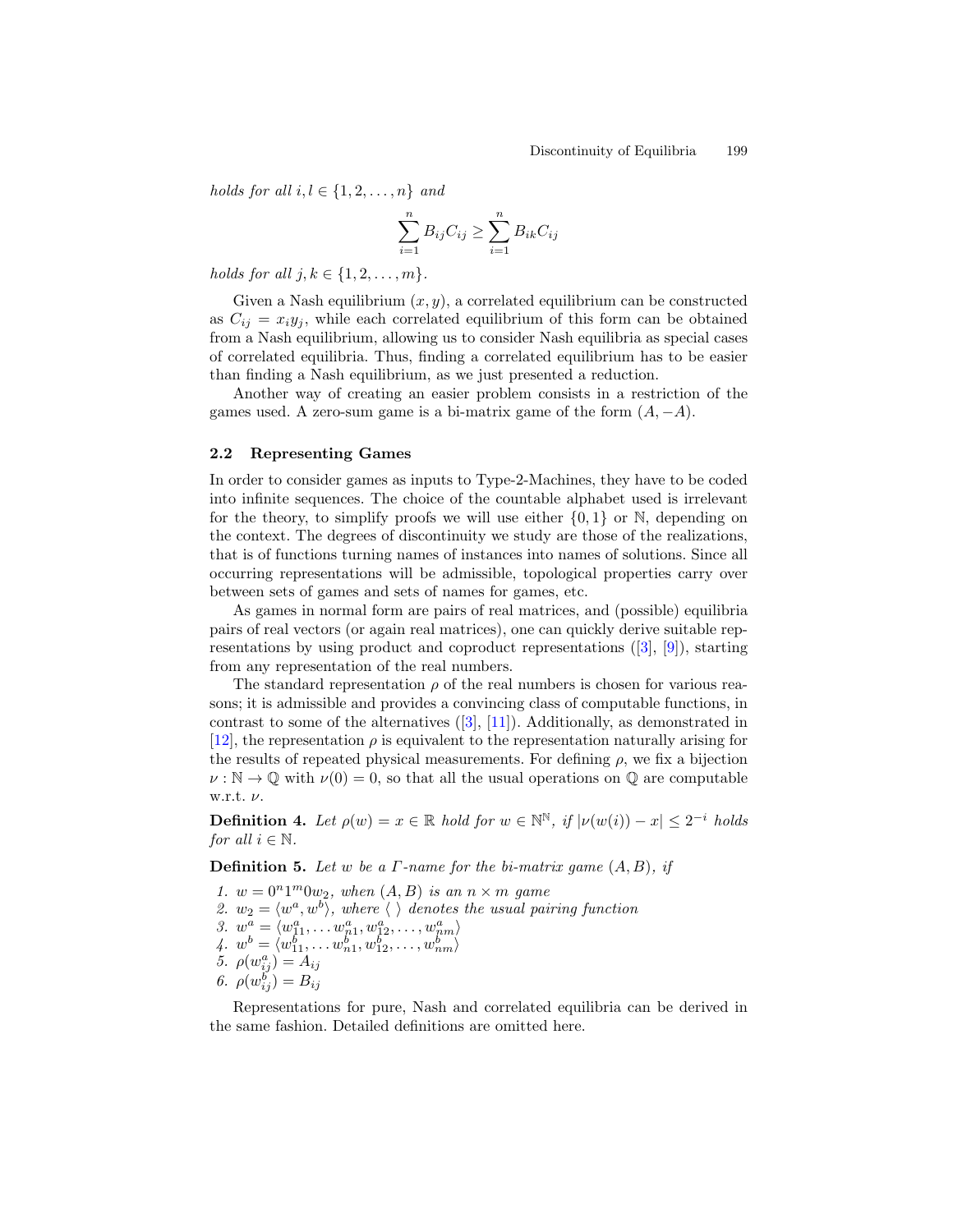#### 2.3 Comparing Discontinuity

As games can have multiple equilibria, we do not consider a function assigning an equilibrium to each game, but rather a multi-valued function. We will identify a multi-valued functions with the set of its choice functions. To compare the discontinuity of such sets, Type-2-Reducibility as studied in e.g. ([14], [15], [16],  $[17], [25], [18], [9]$  is used, as well as the Level of a function (or a set of functions), introduced in [17].

We use the following definition of Type-2-Reducibility:

**Definition 6.** Let A, B be multi-valued functions. Then  $A \leq_2 B$  holds, iff there are continuous partial functions F, G with  $w \mapsto F(w, g(G(w))) \in A$  for each  $g \in B$ .

As demonstrated in [9] (for suprema) and [13] (for infima),  $\leq_2$  induces a completely distributive complete lattice. We use  $[P_n]_{n\in\mathbb{N}}$  to denote the supremum of a countable family  $(P_n)_{n\in\mathbb{N}}$ . This allows to consider the degree of discontinuity of finding equilibria in any game as the supremum of the degrees of discontinuity of finding equilibria in games with fixed size.

As the Level will play only a minor role in our considerations, we refer to [9] for definitions.

### 3 Single Player Games and Pure Equilibria

From the perspective of game theory, single player games are trivial: The acting player chooses whatever action is best for her. As a discrete computation problem, this amounts to finding a maximum in a list of integers, a task that can be solved in linear time or logarithmic space. As the problem posed over the reals is discontinuous, we will study the problems  $1PURE<sub>n</sub>$  and  $1PURE$  of finding pure equilibria in single player games with  $n$  actions and without fixed game sizes. It shall be noted that single player games can be identified with  $n \times 1$  bi-matrix games, justifying their inclusion.

As every  $n \times 1$  bi-matrix game has a pure equilibrium, and  $C_{ij} > 0$  can only hold in a correlated equilibrium C, if the entry  $A_{i1}$  is maximal in A (and thus  $(i, 1)$  is a pure equilibrium), finding pure, Nash and correlated equilibria is equivalent for single player games, so the restriction to pure equilibria does not invoke any loss of generality.

The degree of discontinuity of  $1$ PURE<sub>n</sub> turns out to be equivalent to another family of problems,  $MLPO_n$ , introduced in [14] as generalizations of the lesser limited principle of omniscience (LPO) studied in constructive mathematics  $([19])$ .

**Definition 7.** A function  $f : \{(p_1, \ldots, p_n) \in (\mathbb{N}^{\mathbb{N}})^n \mid \exists i \leq n \, p_i = 0^{\mathbb{N}}\} \rightarrow$  $\{1, 2, \ldots, n\}$  is in  $MLPO_n$ , if it fulfills  $p_{f(p_1, p_2, \ldots, p_n)} = 0^{\mathbb{N}}$  for all valid  $(p_1, p_2, ..., p_n).$ 

Theorem 1.  $MLPO_n \equiv_2 1PURE_n$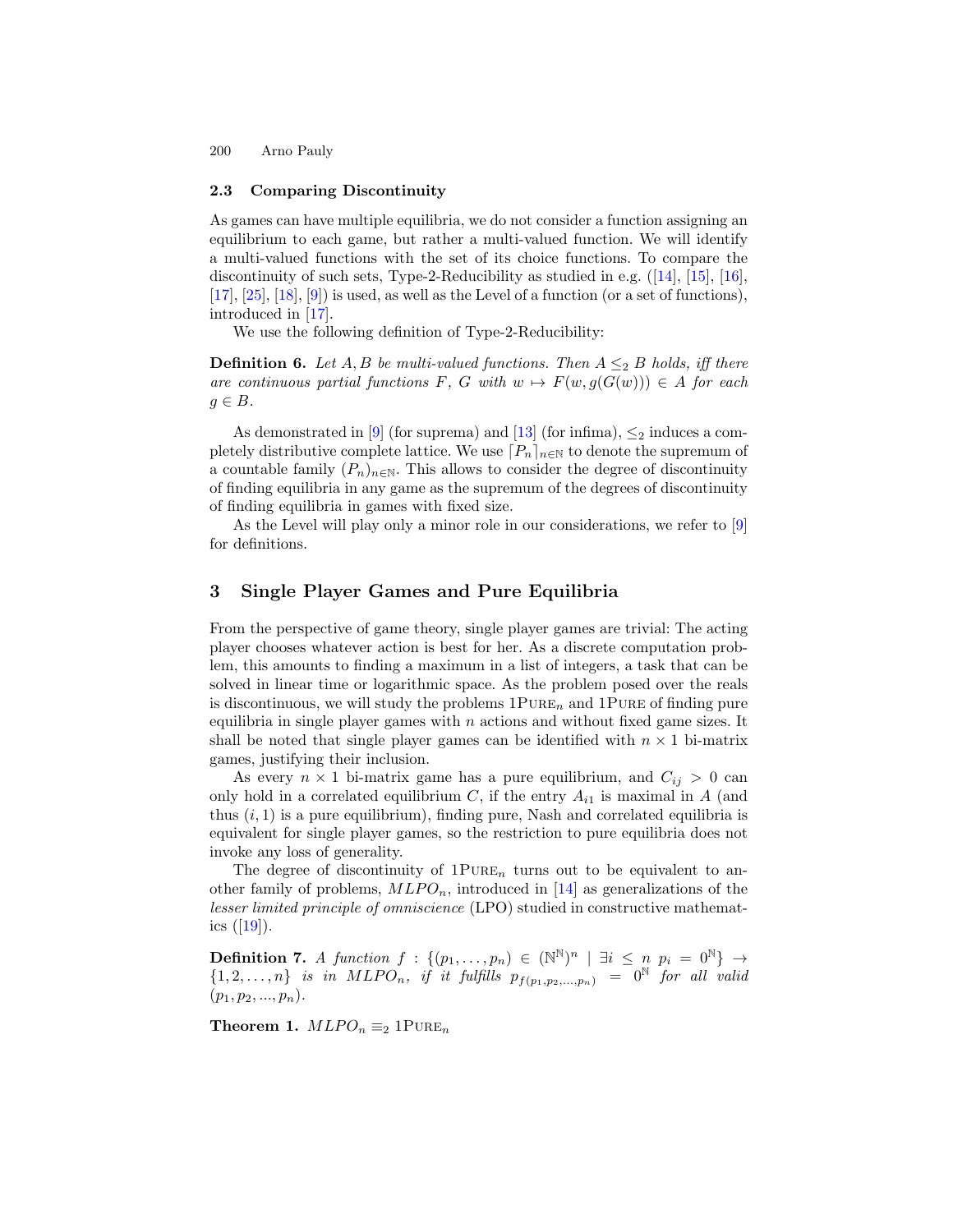In the next step, we extend the scope of consideration to finding pure equilibria in arbitrary bi-matrix games. The relevant problems are  $PURE_{nm}$ , where the size of the game is restricted to  $n \times m$ , and the general case denoted by PURE. For obtaining results, reducibility to  $MLPO_n$  shall be expressed by a partition property:

**Lemma 1.** Let  $H$  be a multi-valued function defined on a strongly zerodimensional metrisable space<sup>3</sup> X. Then  $H \leq_2 MLPO_n$  holds, iff there are n closed sets  $A_i$ ,  $i \leq n$  with  $X = \bigcup_{i=1}^{n} A_i$  $\bigcup_{i=1} A_i$ , so that for each  $i \leq n$ , there is an  $f^i \in H$ so that  $f^i_{|A_i}$  is continuous.

Theorem 2.  $PURE_{nm} \leq_2 MLPO_{n*m}$ .

*Proof.* Given an  $n \times m$  bi-matrix game  $(A, B)$ , the condition for the pair  $(i, j)$ to be a pure equilibrium is  $A_{ij} \geq A_{kj}$  and  $B_{ij} \geq B_{il}$  for all  $k \leq n, l \leq m$ . This implies that the set  $P_{nm}^{ij} = \{(A, B) | (i, j)$  is an equilibrium of  $(A, B) \} \subseteq$  $\mathbb{R}^{nm} \times \mathbb{R}^{nm}$  is closed. Due to the admissibility of  $\Gamma$ , the set of corresponding names for the games is also closed. As the set of  $n \times m$  bi-matrix games which have a pure strategy equilibrium is the union  $\bigcup$ i≤n,j≤m  $P_{nm}^{ij}$ , an application of

Lemma 1 yields the claim.

Corollary 1. 1PURE  $\equiv_2$  PURE.

Proof. As both problems are the respective limits, considering Theorems 1 and 2 is sufficient.

The same reasoning used to establish the equivalence of finding pure strategies in 1 player games and in 2 player games can directly be extended to any finite number of players. While Nash and correlated equilibria have the same degree of discontinuity as pure equilibria in single player games, we will continue to show that a higher degree of discontinuity emerges in the two player case.

### 4 Nash and correlated equilibria in bi-matrix games

We will now consider Nash and correlated equilibria in bi-matrix games. The problems  $CORR_{nm}$  and  $NASH_{nm}$  are the fixed size versions, CORR and NASH the general problems. An additional dimension of the problem is whether the games are zero-sum, yielding the problems  $ZCORR_{nm}$ ,  $ZNASH_{nm}$  and the corresponding general problems. Straight-forward reasoning yields the reductions:

 $ZCORR_{nm} \leq_2 \text{CORR}_{nm} \leq_2 \text{NASH}_{nm}$   $ZCORR_{nm} \leq_2 \text{NASH}_{nm} \leq_2 \text{NASH}_{nm}$ 

<sup>&</sup>lt;sup>3</sup> Examples for such spaces are  ${0,1}^{\mathbb{N}}$  and  $\mathbb{N}^{\mathbb{N}}$  with their standard topologies. A brief characterization of strongly zero-dimensional metrisable spaces can be found in [9], for details we refer to  $[17]$  and  $[20]$ .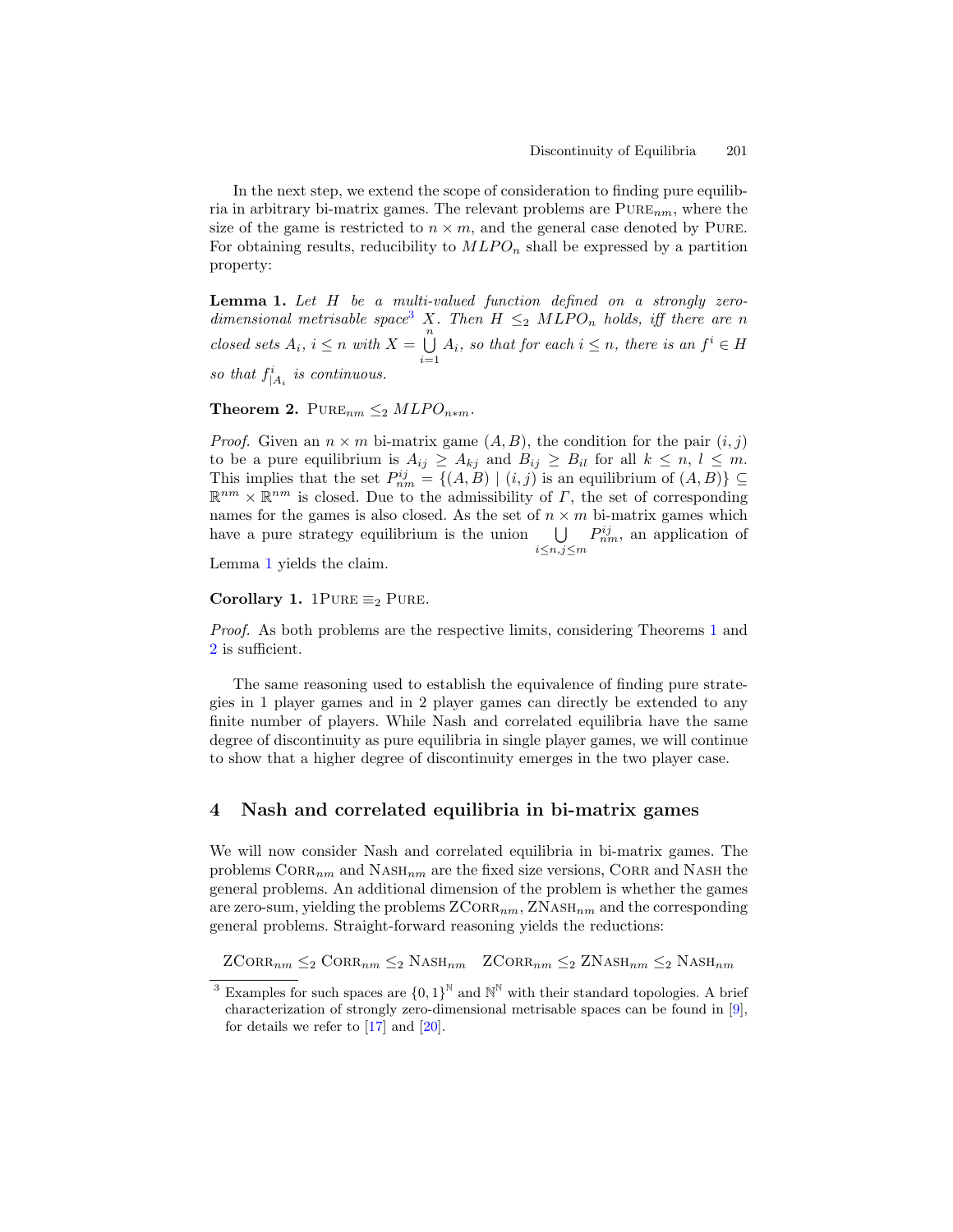#### 4.1 The discontinuity of robust division

Similar to  $MLPO_n$  being representative of the kind of discontinuity we face when searching for pure equilibria, we will start with considering division, which will turn out to be typical for correlated and Nash equilibria. Computing  $\frac{a}{b}$  given two real numbers  $a, b \neq 0$  is continuous, of course. However, testing whether  $b \neq 0$  is not. A robust variant of division, which accepts division by zero and returns an arbitrary value, is not continuous anymore:

Definition 8. Let rDiv be the set of functions d defined on  $\{(u, v) \mid 0 \leq \rho(u) \leq \rho(v)\}\$  satisfying  $\rho(d(u, v)) = \frac{\rho(u)}{\rho(v)}$  for  $\rho(v) > 0$ .

While Lev(RDIV) = 2 establishes robust division as an only slightly discontinuous problem, the following result shows that robust division introduces a new kind of discontinuity not present in finding pure equilibria.

# Theorem 3. RDIV  $\nleq_2$  PURE.

We will now use modifications of the game matching pennies as a gadget to implement divisions in a game.

$$
A = \begin{pmatrix} a & 0 \\ 0 & b \end{pmatrix} \quad B = -A \quad MP(a, b) = (A, B)
$$

If both  $a > 0$  and  $b > 0$ , the unique correlated equilibrium is obtained from the unique Nash equilibrium  $x = y = (\frac{b}{a+b}, \frac{a}{a+b})$ . If  $a = 0, b > 0$ , then  $(x, y)$  is an equilibrium, iff  $y = (1, 0)$ , and for  $a > 0$ ,  $b = 0$  we have  $y = (0, 1)$ .

#### Theorem 4. RDIV  $\leq_2$  ZCORR<sub>22</sub>

*Proof.* Given a pair of  $\rho$ -names for real numbers a, b with  $0 \le a \le b$ , a name for the game  $MP(a, b - a)$  can be computed. A correlated equilibrium C of  $MP(a, b - a)$  has the form:

$$
C = \begin{pmatrix} c_{11} & c_{12} \\ c_{21} & c_{22} \end{pmatrix} = \begin{pmatrix} xy & x(1-y) \\ (1-x)y & (1-x)(1-y) \end{pmatrix}
$$

Thus, one can obtain  $c_{11} + c_{21} = y = \frac{a}{b}$  for  $b > 0$ .

Theorem 4 in conjunction with Theorem 3 implies  $ZCORR_{22} \nleq_2 PURE$ , so even the simplest case of finding mixed strategies is not reducible to finding pure strategies. The problem rDiv itself cannot capture the discontinuity of finding Nash equilibria, due to  $\text{Lev}(\text{ZNASH}_{22}) = 4$  (s. Subsection 5.2), compelling us to derive a sequence of problems with increasing level from RDIV.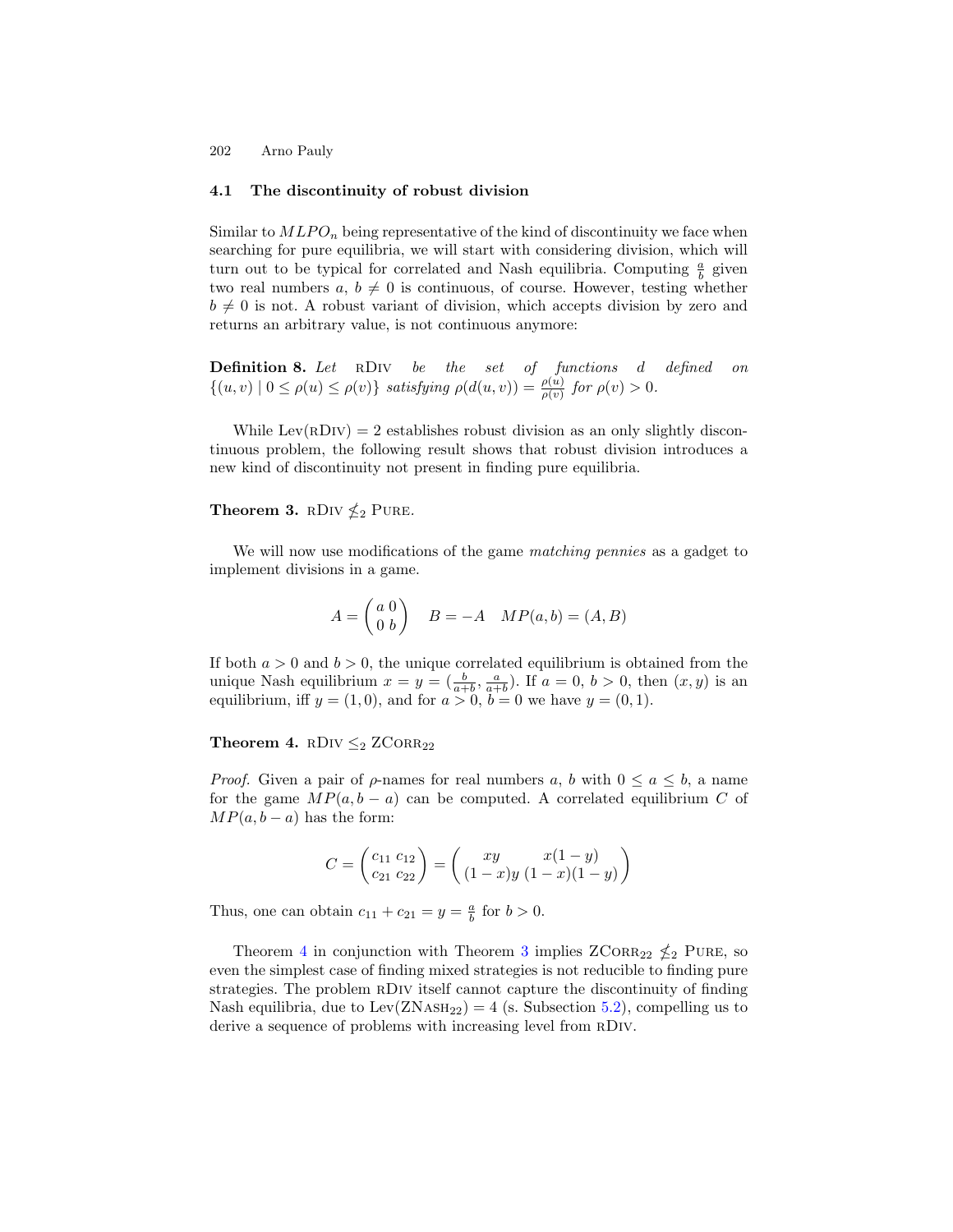#### 4.2 Products of Problems and Products of Games

The product of functions can be considered as computing all of them in parallel. This will allow us to specify exactly the degree of discontinuity of problems solvable by multiple robust divisions, once we defined products for multi-valued functions. The following definitions and results on the products of multi-valued functions and their discontinuity extend corresponding results from [18].

**Definition 9.** For functions  $f : X \to Y$ ,  $g : U \to V$ , define  $\langle f, g \rangle : (X \times U) \to$  $(Y \times V)$  through  $\langle f, g \rangle (x, u) = (f(x), g(u))$ . Define  $\langle f \rangle^1 = f$  and  $\langle f \rangle^{n+1} =$  $\langle f, \langle f \rangle^n \rangle$ .

**Definition 10.** For relations P, Q, define  $\langle P, Q \rangle = {\langle f, g \rangle | f \in P, g \in Q}.$ Define  $\langle P \rangle = P$  and  $\langle P \rangle^{n+1} = \langle P, \langle P \rangle^n \rangle$ .

 $[P,Q] \leq_2 \langle P,Q \rangle$  holds, but the converse is false in general. If  $f \leq_2 g$  holds, then also  $\langle f, h \rangle \leq_2 \langle g, h \rangle$ . As  $\langle h \rangle$  is associative, it can be extended to any finite number of arguments in the standard way. There is a useful distributive law for  $\lceil \cdot \rceil$  and  $\langle \cdot \rangle$  which we will state as  $\langle P, [Q_i]_{i \in \mathbb{N}} \rangle \equiv_2 [\langle P, Q_i \rangle]_{i \in \mathbb{N}}$ .

For games, our notion of a product will be inspired by the model of playing two independent games at once. This will allow us to establish a link between products of relations and products of games. We will use [ ] to denote a bijection between  $\{1, 2, ..., n\} \times \{1, 2, ..., m\}$  and  $\{1, 2, ..., nm\}$  for suitable n, m.

**Definition 11.** Given an  $n_1 \times m_1$  bi-matrix game  $(A^1, B^1)$  and an  $n_2 \times m_2$ bi-matrix game  $(A^2, B^2)$ , we define the  $(n_1n_2) \times (m_1m_2)$  product game  $(A, B)$ through  $A_{[i_1,i_2][j_1,j_2]} = A_{i_1j_1}^1 + A_{i_2j_2}^2$  and  $B_{[i_1,i_2][j_1,j_2]} = B_{i_1j_1}^1 + B_{i_2j_2}^2$ .

The product of two games is a constant-sum game, iff both games are constantsum<sup>4</sup>. If  $(x^1, y^1)$  is an equilibrium (either pure or Nash) of  $(A^1, B^1)$ , and  $(x^2, y^2)$ is an equilibrium of  $(A^2, B^2)$ , then  $(x, y)$  is an equilibrium (of the same type) of the product game where  $x_{[i_1 i_2]} = x_{i_1}^1 x_{i_2}^2$  and  $y_{[m_1 m_2]} = y_{m_1}^1 y_{m_2}^2$ . Conversely, if  $(x, y)$  is an equilibrium of the product game, an equilibrium  $(x<sup>1</sup>, y<sup>1</sup>)$  for  $(A<sup>1</sup>, B<sup>1</sup>)$ can be obtained through  $x_i^1 = \sum^{n_2}$  $\sum_{k=1}^{n_2} x_{[i,k]}$  and  $y_j^1 = \sum_{l=1}^{m_2}$  $\sum_{l=1} y_{[j,l]}$ , analogously an equilibrium  $(x^2, y^2)$  for  $(A^2, B^2)$  can be computed. Analogous statements hold for correlated equilibria.

As the product game can be computed from the constituent games, we can use the properties of the products of games to obtain the following results regarding the problem of finding equilibria:

Theorem 5. Let  $GAME \in \{PURE, ZCORR, ZNASH, CORR, NASH\}$ . Then  $\langle \text{GAME}_{nm}, \text{GAME}_{kl} \rangle \leq_2 \text{GAME}_{(nk),(ml)}.$ 

Theorem 6. Let  $GAME \in \{PURE, ZCORR, ZNASH, CORR, NASH\}$ . Then  $\langle$ GAME $\rangle$ <sup>n</sup>  $\equiv_2$  GAME for all  $n \in \mathbb{N}$ .

 $4$  As equilibria finding for constant-sum games is trivially equivalent to equilibria finding for zero-sum games, this is sufficient for our purposes.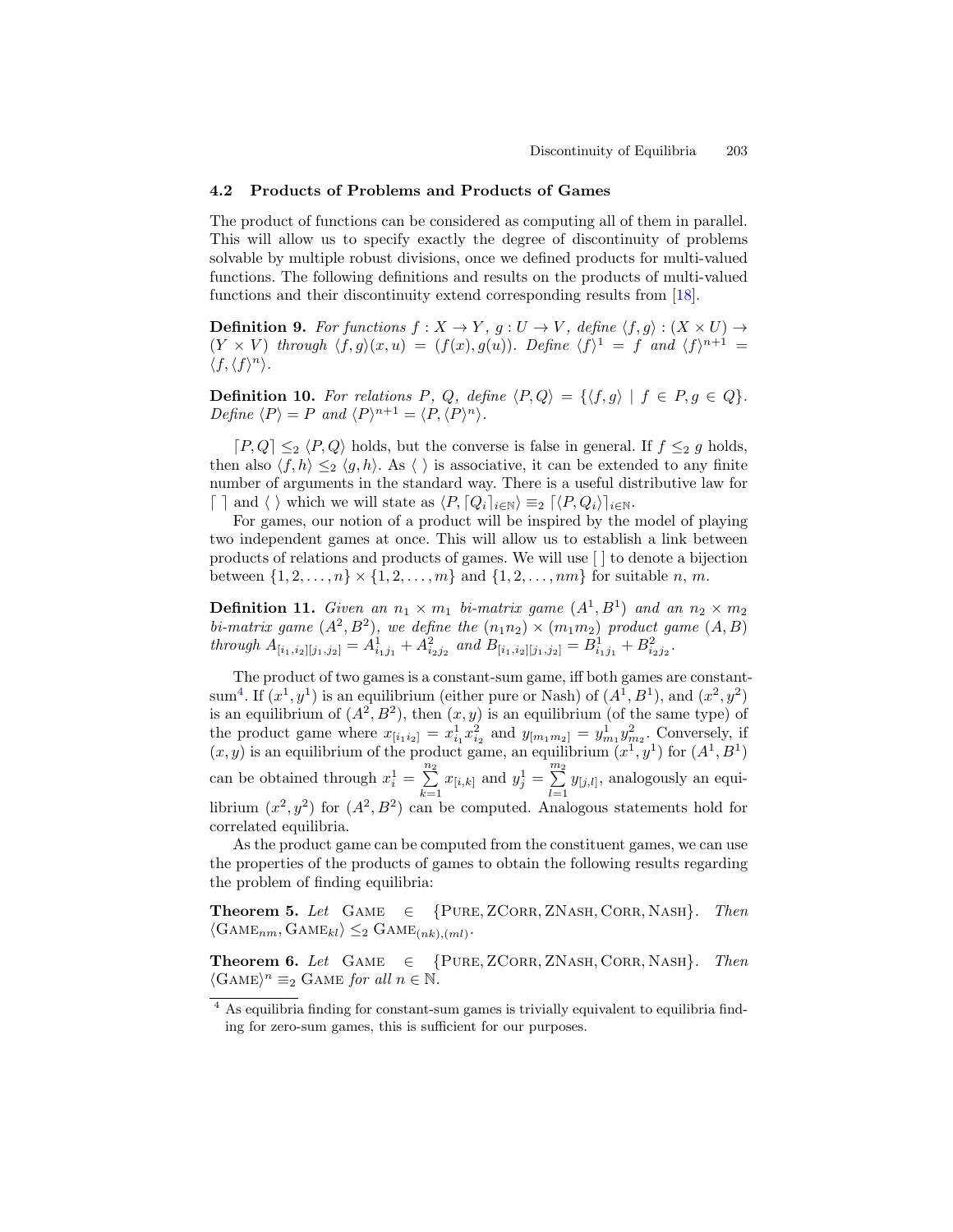The present paper contains two results interpretable as counterparts to Theorem 5, as they allow to reduce finding equilibria for a large game to finding equilibria in several smaller games; for mixed strategies, this will be a consequence of the main result presented in Subsection 4.3, the corresponding statement for pure strategies is given in the next theorem:

# **Theorem 7.** 1PURE<sub>n+1</sub>  $\leq$ <sub>2</sub>  $\langle MLPO_2 \rangle^n$ .

As we have identified  $MLPO<sub>2</sub>$  (or  $1PURE<sub>2</sub>$ ) as the basic building stone in the degree of discontinuity of finding pure strategies, the following theorem will establish the missing link in the relationship between finding pure strategies and multiple robust divisions:

#### **Theorem 8.**  $MLPO<sub>2</sub> <sub>2</sub>$  RDIV.

To sum up the results established sofar, we have:

 $\lceil \langle 1 \text{PURE}_2 \rangle^n \rceil_{n \in \mathbb{N}} \equiv_2 1 \text{PURE} \equiv_2 \text{PURE} \leq_2 \lceil \langle \text{RDIV} \rangle^n \rceil_{n \in \mathbb{N}} \leq_2 \text{ZCORR}$ 

## 4.3 Problems reducible to  $\lceil \langle \text{rDiv} \rangle^n \rceil_{n \in \mathbb{N}}$

The goal of this subsection is to present a way of designing reductions to  $\lceil \langle \text{RDIV} \rangle^n \rceil_{n \in \mathbb{N}}$ , and, in particular, to present a reduction from NASH. This equivalently can be considered as the task to design algorithms for a Type-2-Machine capable of making a finite number of independent queries to an oracle for rDiv. Due to Theorems 7, 8 also oracle calls to  $MLPO_n$  are permitted.

We will start by providing a technical lemma similar to Lemma 1. Using the lemma, we can prove that the Fourier-Motzkin-algorithm ([21]) for solving systems of linear inequalities can be executed using continuous (even computable) operations and oracle calls to rDiv.

**Lemma 2.** Let  $F$  be a multi-valued function defined on a strongly zerodimensional metrisable space X. Then  $F \leq_2 [\langle \text{RDIV} \rangle^n]_{n \in \mathbb{N}}$  holds, iff there are k closed sets  $A_i, i \leq k$  with  $X = \bigcup^k$  $\bigcup_{i=1} A_i$ , so that for each  $i \leq k$ , there is a multi-valued function  $G^i \leq_2 [\langle RDiv \rangle^n]_{n \in \mathbb{N}}$  with  $dom(G^i) = X$ , so that for each  $g^i \in G^i$  there is an  $f^i \in F$  with  $f^i_{|A_i} = g^i_{|A_i}$ .

**Definition 12.** The problem BLININEQ<sub>nm</sub> asks for a  $\rho^m$ -name of a vector v of reals, so that  $Av \leq b$  holds in addition to  $0 \leq v \leq 1$ , given a  $\rho^{nm}$ -name for a matrix A and a  $\rho^n$ -name for a vector b, provided that a solution exists. For simplicity, we assume that  $Av \leq b$  always contains  $0 \leq v \leq 1$ . BLININEQ is the problem without fixed values n, m.

Theorem 9. BLININEQ  $\leq_2 \lceil \langle \text{RDIV} \rangle^z \rceil_{z \in \mathbb{N}}$ .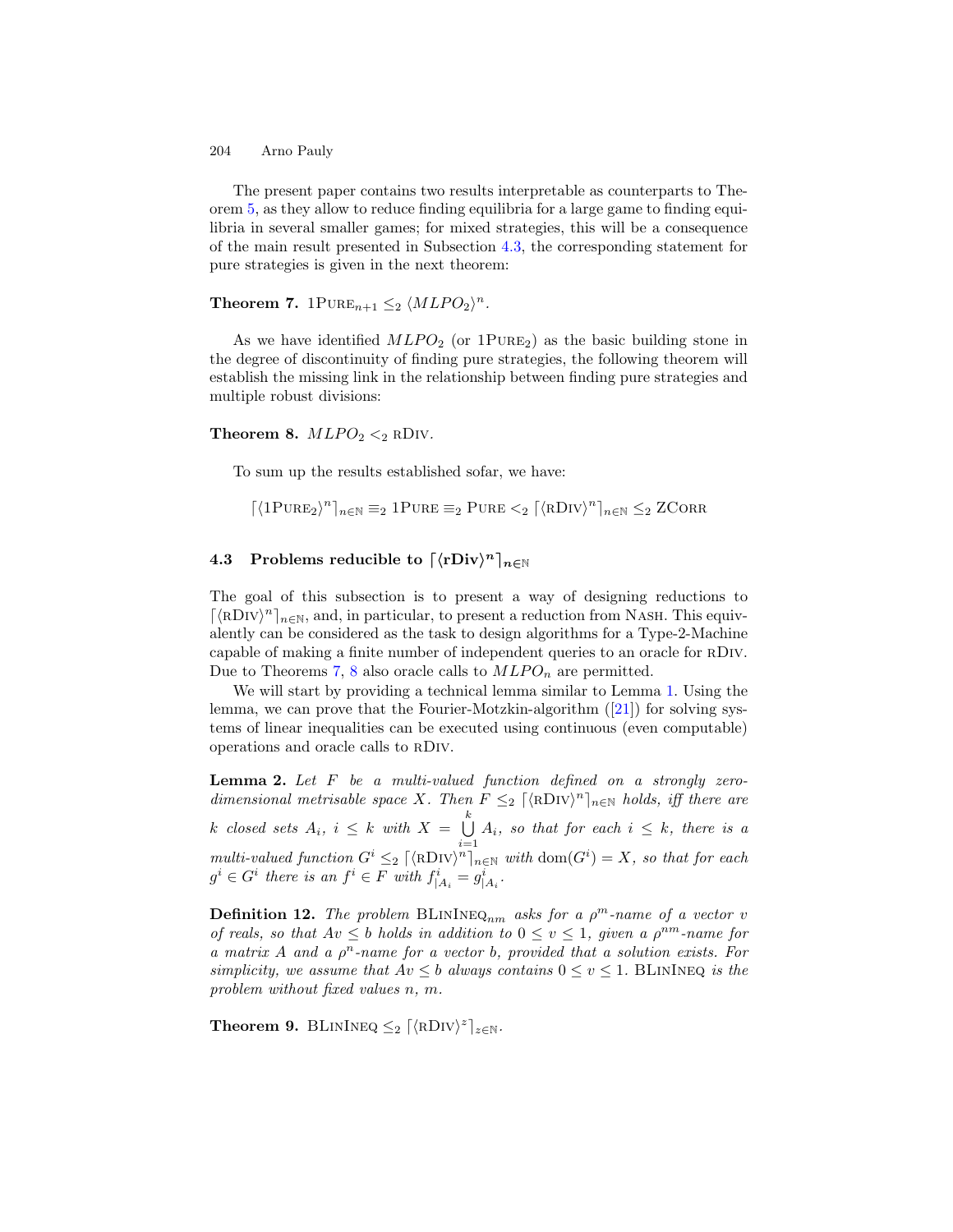Proof. As BLININEQ is expressible as a supremum, it suffices to prove BLININEQ<sub>nm</sub>  $\leq$   $\left[\langle \text{RDIV} \rangle^z \right]_{z \in \mathbb{N}}$  for all  $n, m \in \mathbb{N}$ . For this, we use induction over m. The case  $m = 0$  is trivial, so we assume BLININEQ<sub>n(m-1)</sub>  $\leq_2$   $\lceil \langle \text{RDIV} \rangle^z \rceil_{z \in \mathbb{N}}$ .

For each  $K \subseteq \{1, \ldots, n\}$ , abbreviate  $K^C := \{1, \ldots, n\} \setminus K$ . The set  $D_K =$  $\{(A, b) \mid \forall k \in K \ a_{k1} \geq 0 \land \forall l \in K^C \ a_{l1} \leq 0\}$  is closed, and the union U  $K \subseteq \{1,\ldots,n\}$  $D_K$  covers the domain of BLININEQ<sub>nm</sub>. So due to Lemma 2, it is sufficient to show that BLININEQ<sub>nm</sub> restricted to  $D_K$  is reducible to  $\lceil \langle RDV \rangle^z \rceil_{z \in \mathbb{N}}$ for arbitrary  $K \subseteq \{1, \ldots, n\}$ . In the next step we assume K to be fixed. With the same argument we can assume  $|a_{k1}| \geq |a_{(k+1)1}|$  by renumbering the inequalities for each fixed sequence of increasing first coefficients.

Now we rewrite the given inequalities as  $a_{k1}v_1 \leq b_k - \sum_{i=1}^m$  $\sum_{i=2} a_{ki} v_i$  for  $k \in K$ 

and  $-b_j + \sum^m$  $\sum_{i=2} a_{ji} v_i \leq -a_{j1} v_1$  for  $j \in K^C$ . For each pair  $k \in K$ ,  $j \in K^C$ , the corresponding inequalities can be multiplied by  $-a_{i1}$  respective  $a_{k1}$ , and then contracted to:

$$
a_{k1}(-b_j + \sum_{i=2}^{m} a_{ji}v_i) \le -a_{j1}(b_k - \sum_{i=2}^{m} a_{ki}v_i)
$$

Every solution to the newly created system of linear inequalities can be extended to a solution to the original system by choosing a suitable value for  $v_1$ . Due to the induction assumption, such a solution can be obtained by making oracle calls to  $\lceil \langle \text{RDIV} \rangle^z \rceil_{z \in \mathbb{N}}$ .

To obtain a solution for  $v_1$ , we would like to call

$$
v_1 = \max(0, \min(1, \text{op}_1(\text{RDIV}(|b_1 - \sum_{i=2}^{m} a_{1i}v_i), |a_{11}|), \text{op}_2(|\text{RDIV}(b_2 - \sum_{i=2}^{m} a_{2i}v_i|, |a_{21}|), \dots
$$

with op<sub>i</sub> = min for  $i \in K$  and op<sub>i</sub> = max else. As the  $|a_{k1}|$  are ordered as a decreasing sequence, values that arise arbitrary as result of a division by zero occur deeper inside the nested structure than significant values. While they can influence the actual value for  $v_1$  that is chosen, it still satisfies all inequalities, if this is possible. However, the expression above contains nested calls to rDiv in form of the  $v_i, 2 \leq i \leq n$ .

To solve the problem, one replaces  $v_2$  with the corresponding sequence used to compute it, then  $v_3$ , and so on. By moving the max and min operators outside, and unifying all divisions, terms of the form  $RDiv(P,Q)$  remain, where P is a polynomial in  $a_{ij}$ ,  $b_j$  whose degree does not exceed  $2n$ , and Q is a polynomial in  $a_{ij}$  whose degree does not exceed n. These can be evaluated by allowed oracle calls, and the max and min operators are continuous.

As the problem BLinIneq is of considerable interest on its own, we shall note that the converse statement to Theorem 9 is also true:

Theorem 10.  $\lceil \langle \text{RDIV} \rangle^z \rceil_{z \in \mathbb{N}} \leq_2 \text{BLININEQ}.$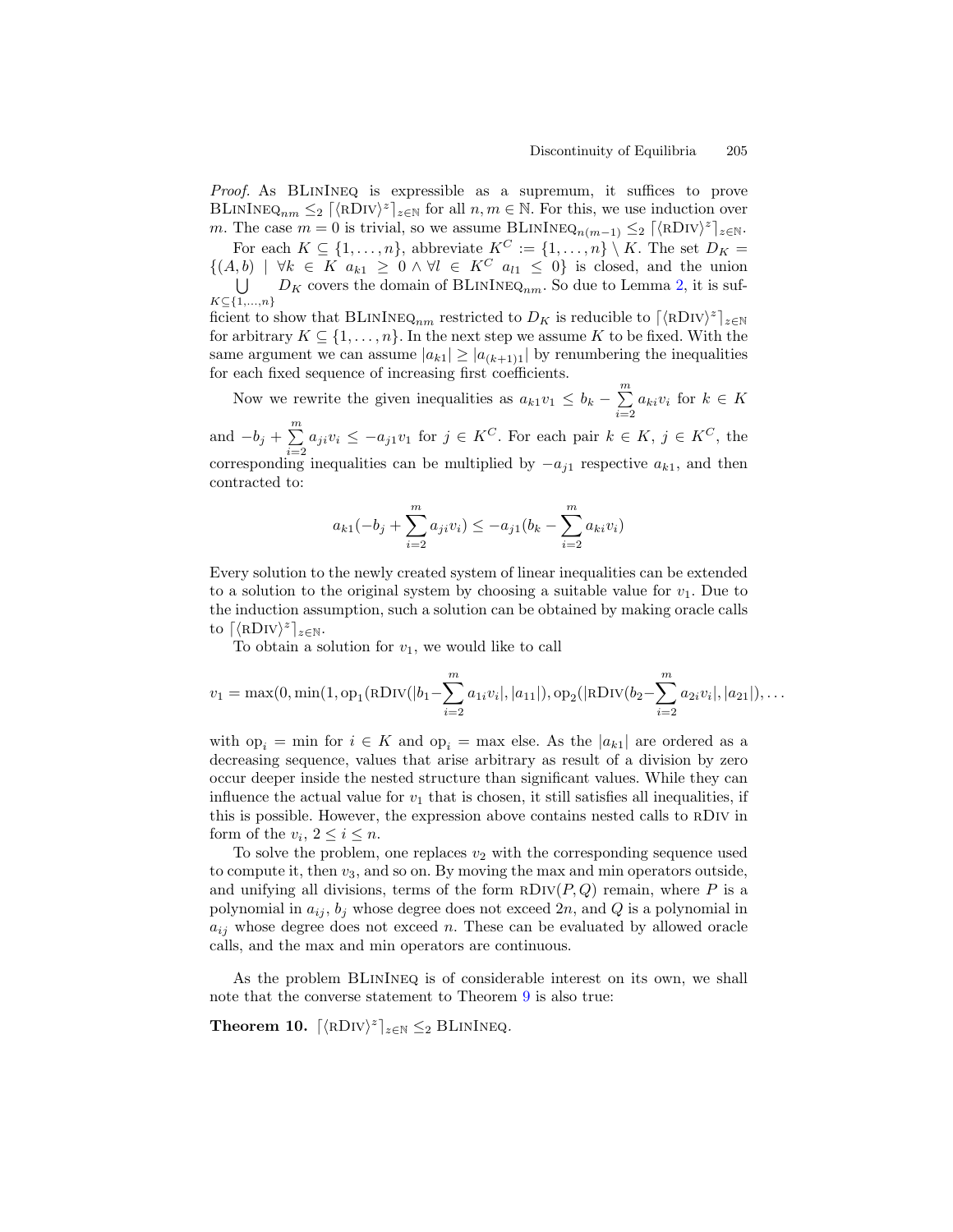By adapting [22, Algorithm 3.4] and applying Lemma 2 and Theorem 9 we proceed to prove the main theorem of this subsection. Again, the reasoning directly extends to more than two players.

# **Theorem 11.** NASH  $\leq_2$   $\lceil \langle \text{RDIV} \rangle^z \rceil_{z \in \mathbb{N}}$ .

Proof. By the same reasoning as above, since NASH is the supremum  $\lceil \text{NASH}_{nm} \rceil_{n,m \in \mathbb{N}}$ , it suffices to show  $\text{NASH}_{nm} \leq 2 \lceil \langle \text{RDIV} \rangle^2 \rceil_{z \in \mathbb{N}}$  for arbitrary  $n, m \in \mathbb{N}$ .

By the best response condition  $([22, Proposition 3.1])$ , a pair of mixed strategies  $(x, y)$  is a Nash equilibrium of a game if each pure strategy played with positive probability in x (in y) is a best response against y (against x). This condition can be formalized by noting that the following set is the set of games and their Nash equilibria with support in  $I, J$ :

$$
\hat{G}_{I,J} = \{ (A, B, x, y) \mid j, k \in J \mid \notin J \ (x^T B)_j = (x^T B)_k \ge (x^T B)_l \ y_l = 0 \ i, p \in I \}
$$
  

$$
q \notin I \ (Ay)_i = (Ay)_p \ge (Ay)_q \ x_q = 0 \}
$$

The set  $\hat{G}_{I,J}$  is closed, and so is its projection  $G_{I,J} = \{(A, B) \mid \exists x, y \ (A, B, x, y) \in$  $\hat{G}_{I,J}\}.$ 

As every game has a Nash equilibrium, the sets  $G_{I,J}$  cover the domain of NASH, so we can apply Lemma 2. To recover the Nash equilibrium  $(x, y)$  from I, J the corresponding system of linear inequalities has to be solved, which is reducible to  $\lceil \langle \text{RDIV} \rangle^z \rceil_{z \in \mathbb{N}}$  as established in Theorem 9.

Corollary 2. ZCORR  $\equiv_2$  CORR  $\equiv_2$  ZNASH  $\equiv_2$  NASH  $\equiv_2$   $\lceil \langle \text{RDIV} \rangle^n \rceil_{n \in \mathbb{N}}$ .

The same technique applied in the proof of Theorem 9 can also be used to show that Gaussian Elimination can be reduced to  $\lceil \langle \text{RDIV} \rangle^n \rceil_{n \in \mathbb{N}}$ . This shows that the reduction of Gaussian Elimination to the rank of a matrix given in [23] is strict, taking into consideration Corollary 4.

### 5 Additional Results

#### 5.1 Nash and Sep

To shed further light on the degree of discontinuity of Nash, we will compare it to the problem Sep studied in [24].

**Definition 13.**  $f \in Sep$  holds, iff f is a function from

$$
\{(p,q)\in\mathbb{N}^{\mathbb{N}}\times\mathbb{N}^{\mathbb{N}}\mid\forall n,m\in\mathbb{N}\,\,p(n)\neq q(m)\}
$$

to  $\mathbb{N}^{\mathbb{N}}$  satisfying  $f(p(n)) = 0$  and  $f(q(n)) = 1$  for all  $n \in \mathbb{N}$ .

The problem *Sep* was shown to be equivalent to finding an infinite path in an infinite binary tree and extending a linear functional from a subspace of a Banach space to the complete space following the Hahn-Banach Theorem. Sep can be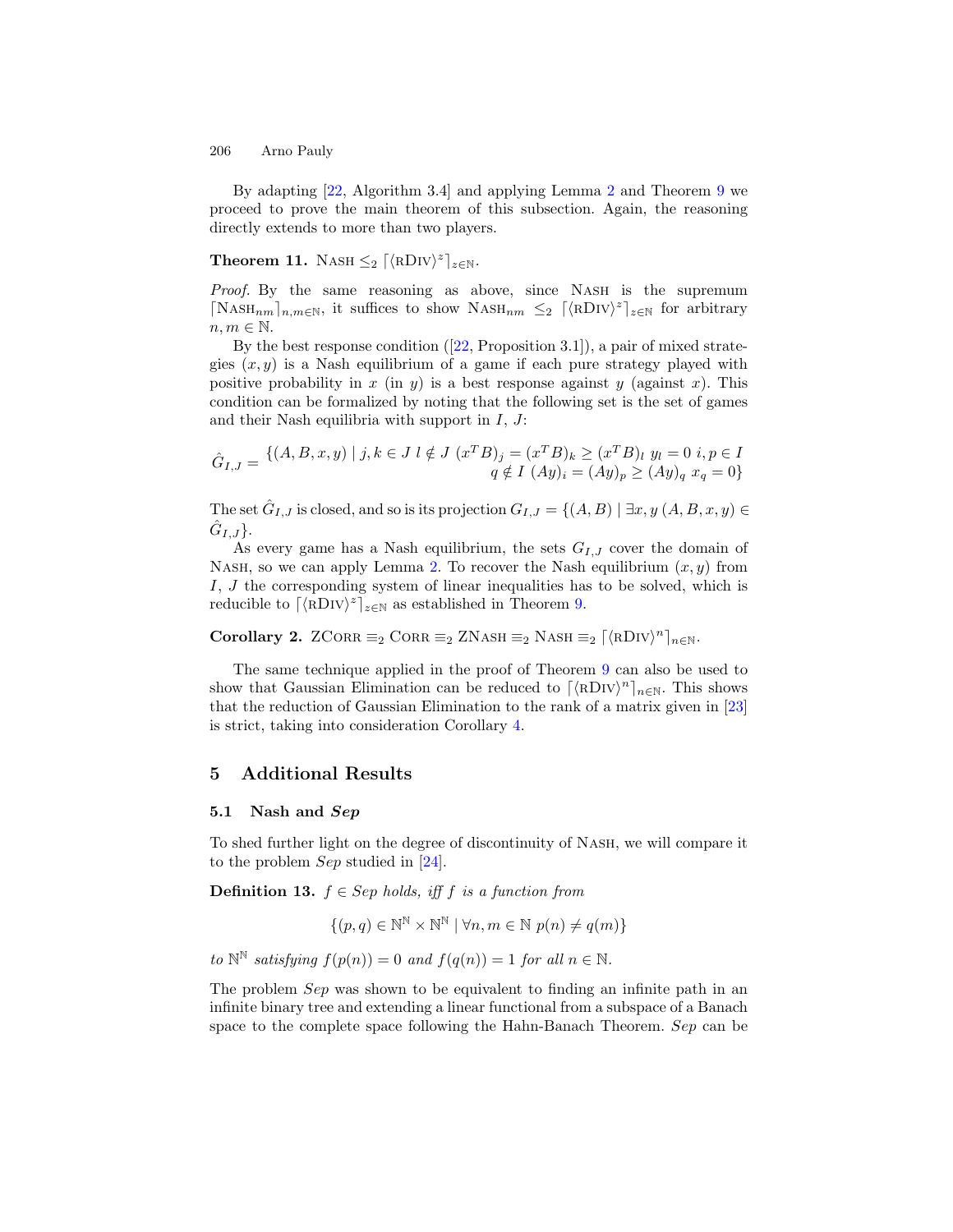reduced to  $\{C_1\}$ , which is defined through  $C_1(p)(n) = 1$ , iff there is an  $i \in \mathbb{N}$ with  $p(i) = n$  and  $C_1(p)(n) = 0$  else. The function  $C_1$  has been introduced in [16]. In [25, Theorem 5.5], it was proven that a function is  $\sum_{2}^{0}$ -measurable, iff it is reducible to  $C_1$ .

In [24],  $\{cf\} \nleq_2 Sep$  was shown, which can directly to extended to prove  ${f}$   $\leq$   $\leq$   $Sep$  for all discontinuous functions f. In the following, we will prove that Nash is strictly reducible to Sep, thereby obtaining a lower bound for Sep. For this aim, we need the level of Sep.

**Theorem 12.** Lev<sup>2</sup>(Sep) does not exist.

Due to the behaviour of the level under formation of products ([18]) and suprema ([9], [17]), we know Lev<sup>2</sup>(NASH) =  $\omega$ , where  $\omega$  is the smallest infinite ordinal. This is sufficient to establish  $Sep \nleq_2$  NASH by [9, Theorem 5.7].

Theorem 13. RDIV  $\leq_2$  Sep.

Theorem 14.  $\langle Sep, Sep\rangle \equiv_2 Sep$ .

Corollary 3. NASH  $\leq_2$  Sep.

Corollary 4.  $\{f\} \nleq_2$  NASH for all discontinuous functions f.

### 5.2 The Level of  $Nash_{22}$

The simplest non-trivial bi-matrix games,  $2 \times 2$  games, have already been investigated from a constructive point of view in [26]. Among other results, [26] contains the constructive analogue to the reduction  $MLPO_2 \leq_2$  NASH<sub>22</sub>, and the constructive analogue to determine a subset of  $\mathcal{L}_0(Nash_{22}) \setminus \mathcal{L}_1(Nash_{22}),$ that is the set where Nash equilibria are continuous. We will produce the TTEcounterpart by investigating the Level of  $N_{\text{ASH}_{22}}$ .

Theorem 15. Lev( $NASH_{22}$ ) = 4.

### References

- 1. Papadimitriou, C.H.: On the complexity of the parity argument and other inefficient proofs of existence. Journal of Computer and Systems Science 48 (1994) 498–532
- 2. Chen, X., Deng, X.: Settling the complexity of 2-player nash-equilibrium. Technical Report 134, Electronic Colloquium on Computational Complexity (2005)
- 3. Weihrauch, K.: Computable Analysis. Springer-Verlag (2000)
- 4. Gilboa, I., Zemel, E.: Nash and correlated equilibria: Some complexity considerations. Games and Economic Behavior (1989)
- 5. Gottlob, G., Greco, G., Scarcello, F.: Pure nash equilibria: Hard and easy games. Journal of Artificial Intelligence Research 24 (2005) 357–406
- 6. Fabrikant, A., Papadimitriou, C., Talwar, K.: The complexity of pure nash equilibria. In: STOC '04: Proceedings of the thirty-sixth annual ACM symposium on Theory of computing, New York, NY, USA, ACM (2004) 604–612